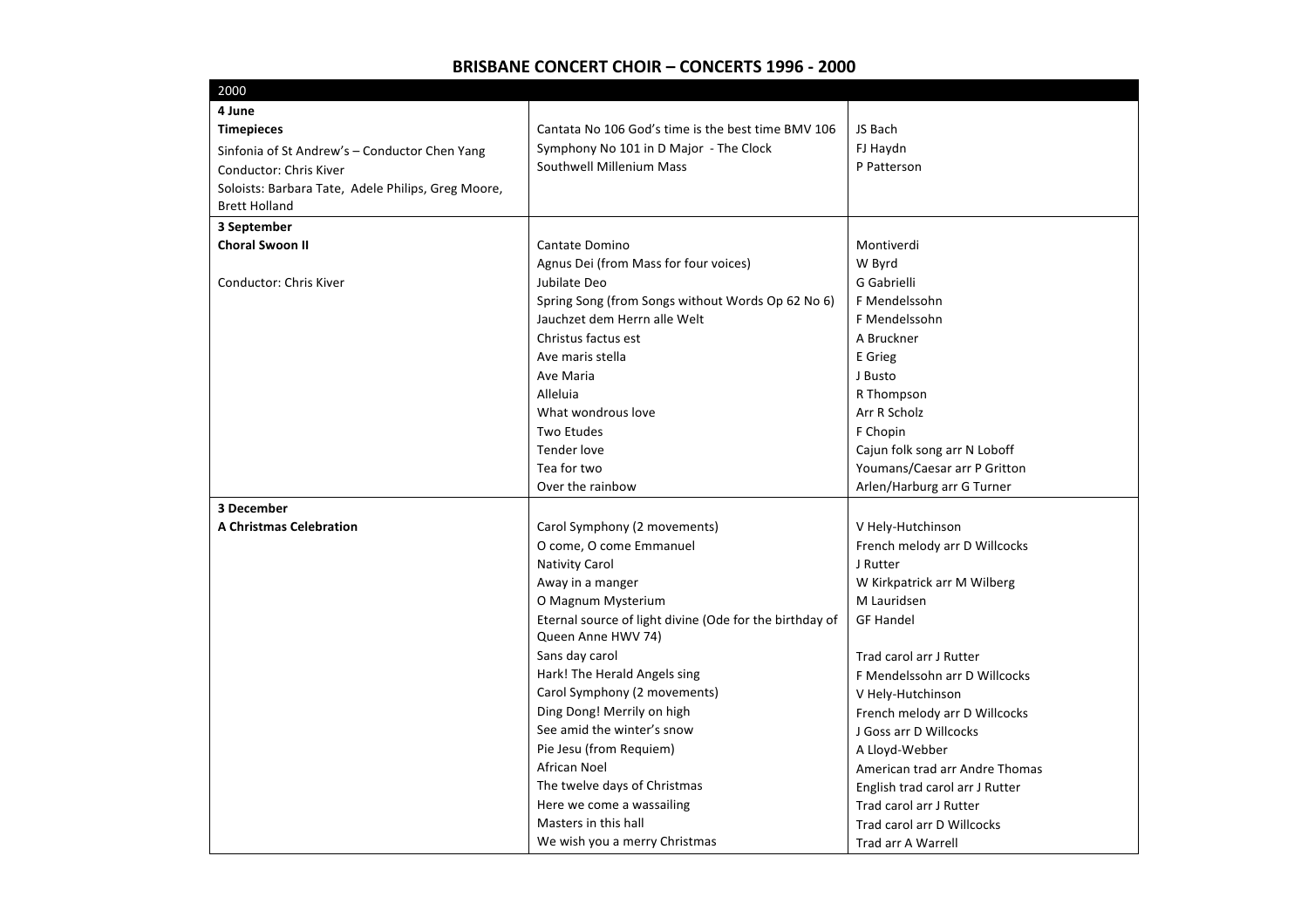| 1999                                                    |                                                       |                        |
|---------------------------------------------------------|-------------------------------------------------------|------------------------|
| 16 May                                                  |                                                       |                        |
| Dona Nobis Pacem & Beethoven Symphony No. 5             | Symphony No 5 in C Minor Op 67                        | L Beethoven            |
|                                                         | Dona nobis pacem                                      | Ralph Vaughan Williams |
| Sinfonia of St Andrew's - Conductor: Chen Yang          |                                                       |                        |
| <b>Conductor: Chris Kiver</b>                           |                                                       |                        |
| Soloists: Adele Nisbet, Robert Williams, Theo Lazaroff  |                                                       |                        |
| 26 May                                                  |                                                       |                        |
| St Andrew's at St John's - Cathedrals Week Concert      | Suite from the Water Music                            | <b>GF Handel</b>       |
|                                                         | Hear my prayer O Lord                                 | Purcell                |
| Conductor: Chris Kiver                                  | Ave Verum                                             | <b>WA Mozart</b>       |
| Sinfonia of St Andrew's - Director: Chen Yang           | Air on a G String                                     | JS Bach                |
| Soloists: Zara Barrett, Celine Bowman, Margaret Russell | Cello Concerto in A Minor Rw 422                      | Vivaldi                |
|                                                         | Gloria in D Major                                     | Vivaldi                |
| 5 September                                             |                                                       |                        |
| A Choral Swoon                                          | Abendlied Op 69 No 3                                  | J Rheinberger          |
|                                                         | Blow Ye the Trumpet Op 51 b2                          | K Mechem               |
| <b>Conductor: Chris Kiver</b>                           | Warum ist das Licht gegeben Op 74 No 1                | J Brahms               |
|                                                         | Alleluia                                              | R Manuel               |
| Soloist: Celine Bowman                                  | Notturno Op 54 No 4                                   | E Gri                  |
|                                                         | I have had singing                                    | S Sametz               |
|                                                         | <b>Black Swans</b>                                    | Trad arr S Leek        |
|                                                         | Shenendoah                                            | Trad arr J Erb         |
|                                                         | Dirait-on (from Chansons des Roses)                   | M Lauridsen            |
|                                                         | Music, when soft voices die                           | <b>CHH Parry</b>       |
|                                                         | Come to me, my love                                   | N Dello Joio           |
|                                                         | Sure on this shining night                            | Z R Stroope            |
|                                                         | Clair de Lune (from Suite Bergamasque)                | C Debussy              |
|                                                         | In the Woods                                          | E Butler               |
|                                                         | When I fall in love                                   | V Young arr K Shaw     |
|                                                         | All the things you are                                | J Kern                 |
| 25 September                                            |                                                       |                        |
| <b>New Zealand Tour</b>                                 | Magnificat                                            | J Rutter               |
|                                                         | Come to me my love                                    | N Dello Joio           |
|                                                         | Let me not to the marriage of true minds; How shall I | P Brecanin             |
|                                                         | compare thee to a summer's day? (from 3               |                        |
|                                                         | Shakespeare songs)                                    | M Lauridsen            |
|                                                         | Dirait-on (from Chansons des Roses)                   | R Stroope              |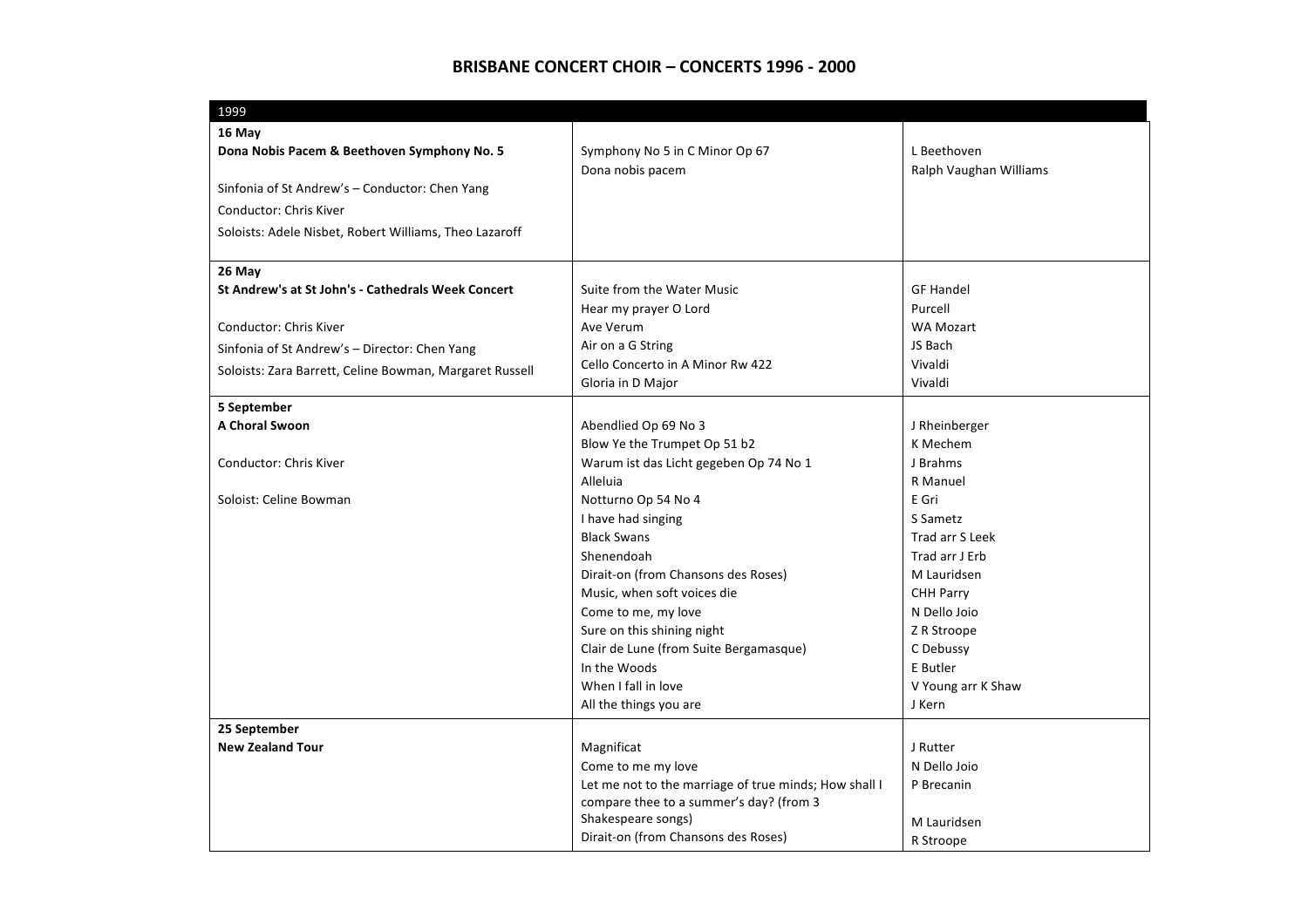|                                            | Sure on this shining night                         | Trad arr S Leek                    |
|--------------------------------------------|----------------------------------------------------|------------------------------------|
|                                            | <b>Black swans</b>                                 | J Rutter                           |
|                                            | Sourwood Mountain                                  | J Kern                             |
|                                            | All the things you are                             | R Manuel                           |
|                                            | Alleluia                                           | J Rutter                           |
|                                            | The Lord bless you and keep you                    |                                    |
| 5 December                                 |                                                    |                                    |
| <b>A Classic Christmas</b>                 | Weihnachten (from Sechs Spruche Op 79)             | F Mendelssohn                      |
|                                            | A Christmas Festival                               | L Anderson                         |
| Soloists: Sarah Sullivan, Margaret Russell | Once in Royal David's City                         | HJ Gauntlett arr D Willcocks       |
|                                            | Alleluia from Exsultate Jubilate                   | <b>WA Mozart</b>                   |
|                                            | Fum, Fum, Fum                                      | Catalonian Carol arr M Wilberg     |
|                                            | Still, Still, Still                                | German carol arr P Ledger          |
|                                            | Away in a manger                                   | WJ Fitzpatrick arr M Wilberg       |
|                                            | The Shepherd's farewell (from L'Enfance du Christ) | H Berlioz                          |
|                                            | <b>Sussex Carol</b>                                | Trad Sussex carol arr D Willcocks  |
|                                            | Hark! The herald angels sing                       | F Mendelssohn arr D Willcocks      |
|                                            | The First Nowell                                   | English trad carol arr D Willcocks |
|                                            | Evening Prayer from Hansel and Gretel              | E Humperdinck                      |
|                                            | Lullaby my Jesus (from Capriol Suite)              | P Warlock arr A Carter             |
|                                            | Ave Maria                                          | F Schubert                         |
|                                            | Tyrley, Tyrlow                                     | P Warlock arr A Carter             |
|                                            | Sir Christemas                                     | W Mathias                          |
|                                            | Donkey Carol                                       | J Rutter                           |
|                                            | We wish you a merry Christmas                      | Trad arr A Warrell                 |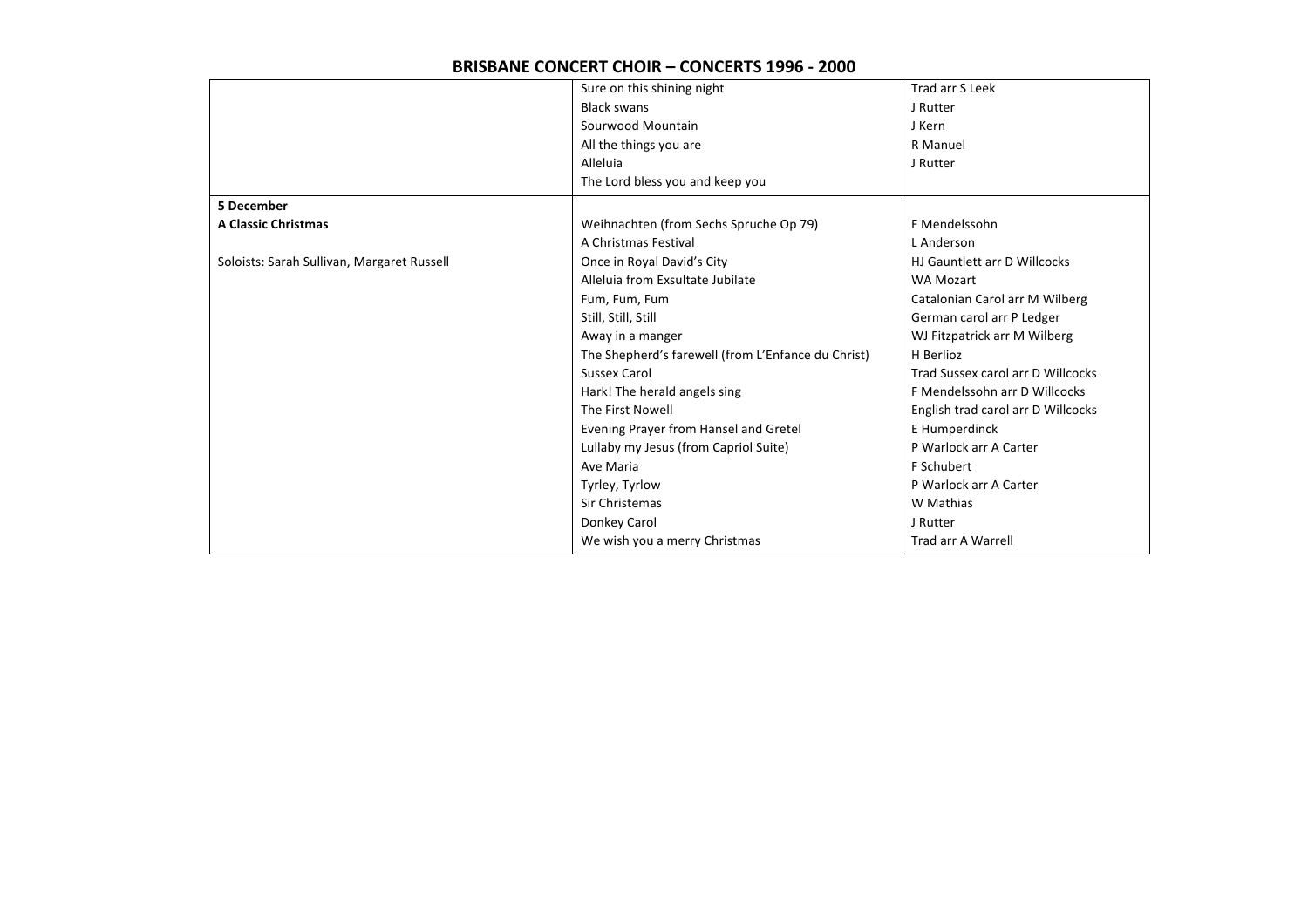| 17 May<br><b>WA Mozart</b><br><b>Bach v Mozart</b><br>Vesperae solennes de confessore K.339                                                                                                                    |  |
|----------------------------------------------------------------------------------------------------------------------------------------------------------------------------------------------------------------|--|
|                                                                                                                                                                                                                |  |
|                                                                                                                                                                                                                |  |
| JS Bach<br>Sinfonia of St Andrew's - Leader: David Thompson<br>Magnificant in D, BWV 243                                                                                                                       |  |
| Conductor: Chris Kiver                                                                                                                                                                                         |  |
| Soloists: Caroline Chown, Anne Fulton, Neil Mason, Matthew<br>Broadbent, Zan Meckendree-Wright                                                                                                                 |  |
| 6 September                                                                                                                                                                                                    |  |
| <b>A Choral Celebration</b><br>Jerusalem; I was Glad; My soul there is a country,<br>H Parry<br>Never weather beaten sail, There is an old belief (from<br>Songs of Farewell)<br><b>Conductor: Chris Kiver</b> |  |
| Hosanna in Excelsis<br><b>B</b> Pierce                                                                                                                                                                         |  |
| 3 Shakespeare songs - Shall I compare thee to a<br>P Bracanin                                                                                                                                                  |  |
| summer's day; Let me not to the marriage of true                                                                                                                                                               |  |
| minds; When, in disgrace in fortune and men's eyes                                                                                                                                                             |  |
| Four partsongs - Diaphenia; Shall we go dance; The<br><b>CV Stanford</b>                                                                                                                                       |  |
| blue bird; Chillingham<br>S Sametz                                                                                                                                                                             |  |
| I have had singing<br>M Gorecki                                                                                                                                                                                |  |
| Amen, Op 35                                                                                                                                                                                                    |  |
| 6 December                                                                                                                                                                                                     |  |
| The Miracle of Christmas<br>Sleigh Ride<br>F Delius                                                                                                                                                            |  |
| Este's Psalter 1592<br>While shepherd's watched their flocks<br>Sinfonia of St Andrew's - Concertmaster: Chen Yang                                                                                             |  |
| Bogoroditsye Dyevo (from Vespers)<br>S Rachmaninov<br>I saw three ships                                                                                                                                        |  |
| English carol arr M Wilberg<br>Conductors: Chris Kiver, Guy Jansen<br>Shepherd's pipe carol<br>J Rutter                                                                                                        |  |
| Tomorrow shall be my dancing day<br>J GardnerD Willcocks                                                                                                                                                       |  |
| Hark! the Herald Angels sing<br>F Mendelssohn arr                                                                                                                                                              |  |
| Christmas Day<br>Holst                                                                                                                                                                                         |  |
| <b>Holy Night</b><br>Adam arr J Rutter                                                                                                                                                                         |  |
| Joy to the World<br>Lowell Mason arr J Rutter                                                                                                                                                                  |  |
| Betelehemu<br>arr Whalum/Brooks                                                                                                                                                                                |  |
| The very best time of year<br>J Rutter                                                                                                                                                                         |  |
| We wish you a merry Christmas<br><b>Trad arr A Warrell</b>                                                                                                                                                     |  |